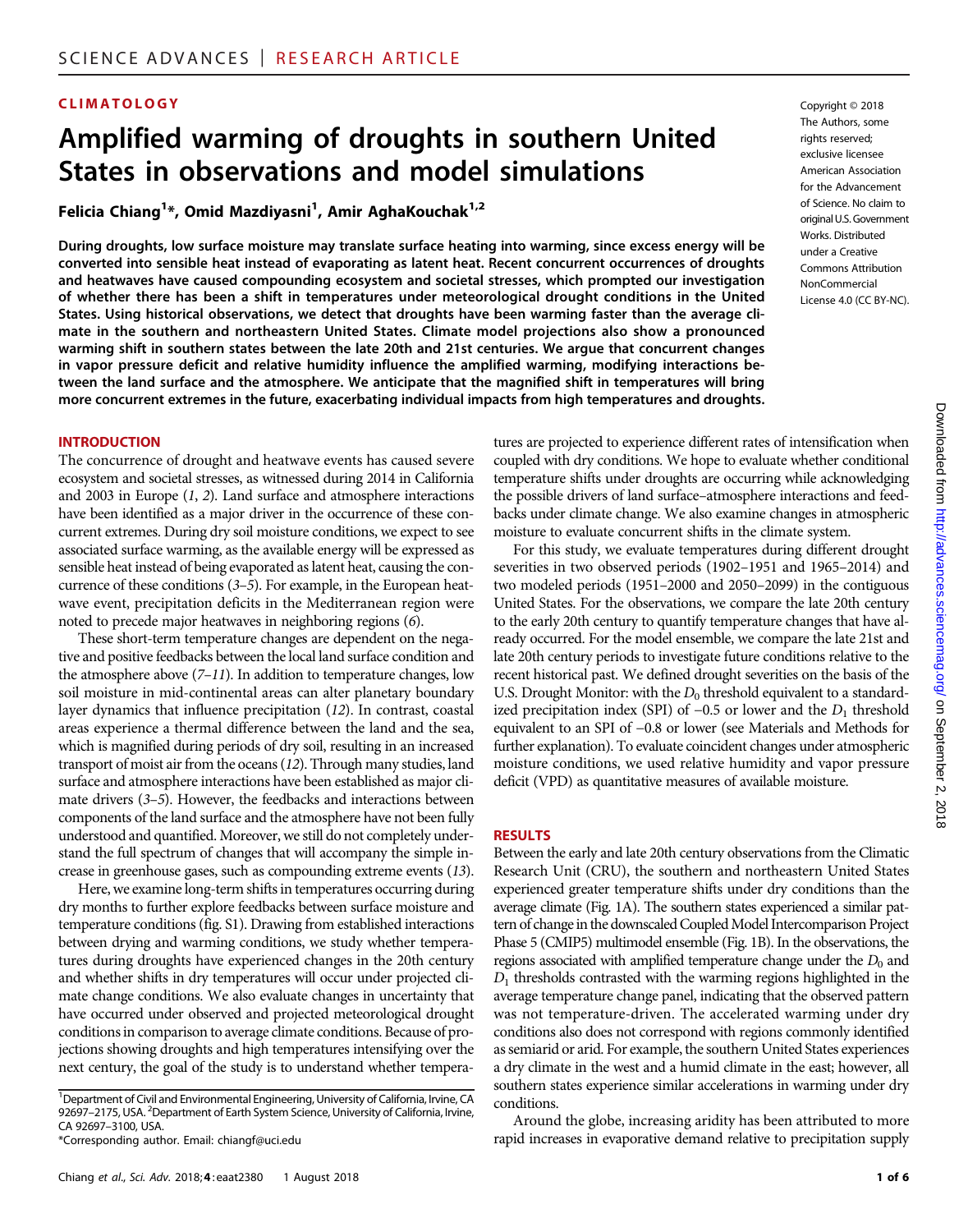(14–16). This increase in aridity has been expressed in decreasing relative humidity and increasing VPD shown in Fig. 2 (A and B) (15–17). Under the  $D_0$  and  $D_1$  thresholds, we observe concurrent increases and decreases in temperature, relative humidity, and VPD across the United States (Figs. 1A and 2, A and B). In regions where temperature shifts under droughts have outpaced temperature changes in the average climate, relative humidity has decreased and VPD has increased. For example, in the northeastern region in Figs. 1A and 2 (A and B), we see positive temperature shifts corresponding with decreases in relative humidity and increases in VPD.

We also observe corresponding increases in moisture in regions where temperature shifts under the average climate have outpaced shifts under drought. For instance, in the upper Midwestern region, we see negative temperature shifts relating to increases in relative humidity and decreases in VPD (Figs. 1A and 2, A and B). McHugh et al. (18) recently established that nonrainfall water sources—such as atmospheric moisture—can act as a significant source of moisture in drylands during periods when the relative humidity in the soil is lower than that of the air above. This finding explains the mechanism behind stagnant or cooling temperature shifts under drought conditions with respect to average temperatures. The effect of water vapor on soil moisture (and by proxy, land surface warming) highlights the importance of the general dryness or wetness of the area, which cannot be attributed to a single variable. In all regions, we hypothesize that, during periods of drought, the concurrent shift in atmospheric moisture contributes to the amplification of temperature changes relative to the average climate. Note that, when considering all months, wet or dry, this concurrence does not occur between the variables (see first column in Figs. 1A and 2, A and B). This highlights the importance of meteorological drought in strengthening the correlation between changes in atmospheric moisture and temperature (19).

We argue that the decreasing availability of regional moisture relative to evaporative demand may be the driving force shaping the spatial pattern of temperature, relative humidity, and VPD changes. Changes in relative humidity and VPD are the physical manifestations of the limits on land evaporation (16). The limit on land evaporation will increase the amount of local sensible heat, subsequently leading to a relative warming of the land surface. As we observe in our results, this is amplified during periods of drought. Although observed increases in temperature have increased the upper limit of saturation vapor pressure, the relative lack



Fig. 1. Temperature shift associated with each dryness condition. Average temperature shift relating to each condition (including all wet and dry conditions, at or under the  $D_0$  threshold, and at or under the  $D_1$  threshold). (A) We compare the period of 1965–2014 relative to a baseline period of 1902–1951 with the observed CRU data. (B) We compare the future period of 2050–2099 relative to the historical baseline period of 1951–2000 with the CMIP5 model average ensemble.



Fig. 2. Moisture shift associated with each dryness condition. Average shift between the period 1965-2014 relative to the baseline period of 1902-1951 associated with each dryness condition used in Fig. 1. (A) Observed average shift in relative humidity associated with each condition. (B) Observed average shift in VPD associated with each condition.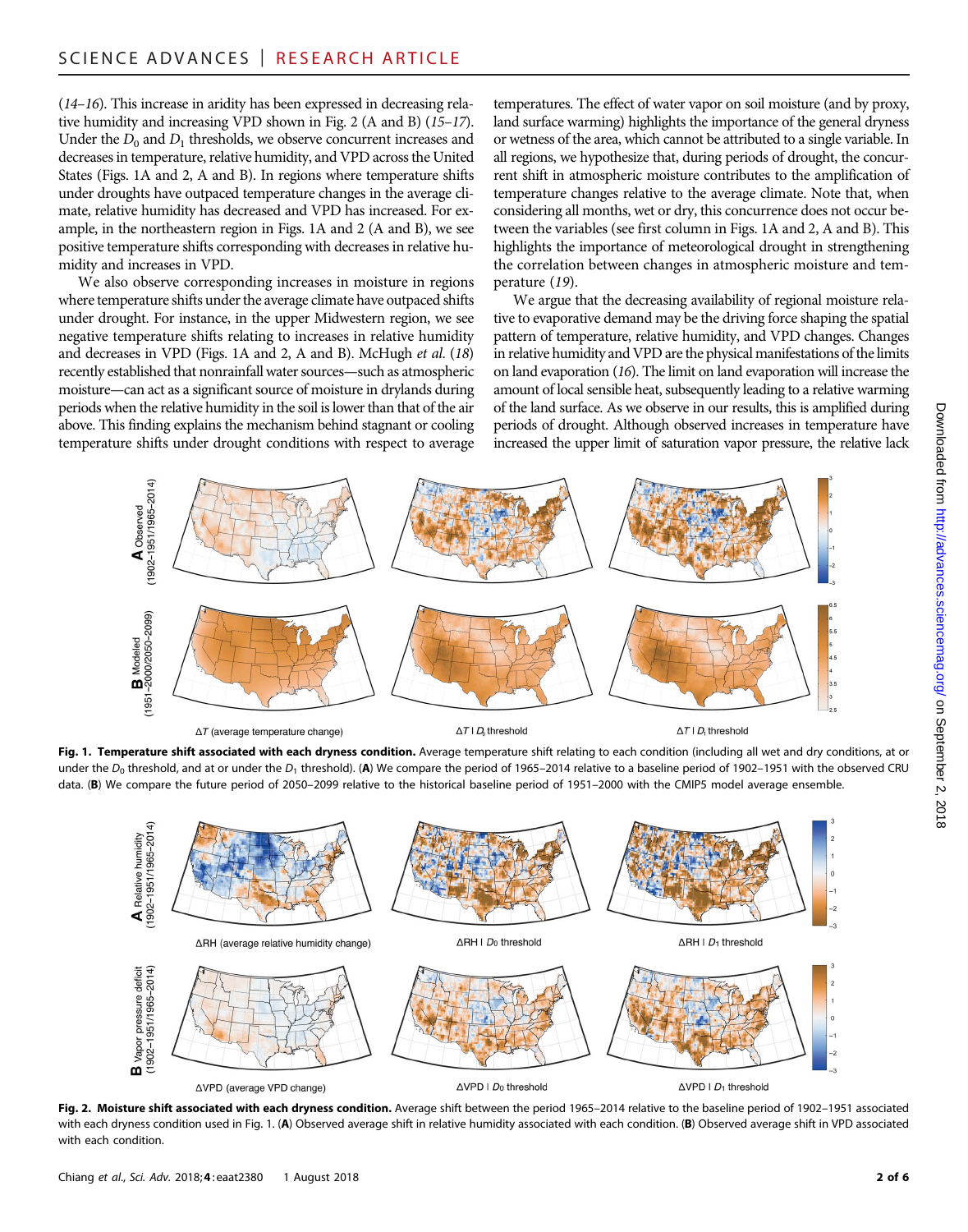of available moisture, especially during droughts, limits actual vapor pressure (16, 17).

We hypothesize that increases in drought frequencies due to the behavior of the Pacific Decadal Oscillation and the Southern Oscillation Index may have shaped the southern and eastern patterns in the observed shift (20). Changes in atmospheric circulation patterns and vertical transport of moisture due to climate change may have contributed to the spatial patterns in the shift (21). In addition, regional man-made changes in land cover may have resulted in changes in soil moisture and temperature (22). Dampened summer temperature highs have been associated with intensifying irrigation in the upper Midwestern region (23). These agriculturally influenced climate trends relate directly to the Midwestern cooling signal shown in Fig. 1A. In contrast, since the 1960s, annual snow cover extent has shrunken by 10% (24). The occurrence of snow cover significantly influences local temperatures due to albedo and emissivity properties of snow (25). Snowmelt also acts as a latent heat sink, increasing soil moisture levels and regulating local temperatures (25). Thus, a decrease in snow cover extent could be associated with an increase in surface temperature, corresponding with the amplified temperature shifts along the East Coast in Fig. 1A.

As shown in Fig. 1B, the spatial pattern of temperature change does not coincide with the north-to-south gradient of latitudinal heating predicted under the representative concentration pathway (RCP) 8.5 scenario. Instead of the north experiencing greater shifts in comparison to the south, our results display the opposite pattern. The spatial patterns where amplified shifts in temperature are projected to occur can also be seen in the patterns in relative humidity and VPD. CMIP5 ensembles have predicted changes in water vapor concentrations and changes throughout the hydrologic cycle due to projected climate change, causing shifts in the distributions of precipitation and evaporation around the globe (26). Significant decreases in the difference between precipitation and surface evaporation are projected to occur in the southern regions across all seasons (27), corresponding to the temperature conditions displayed in Fig. 1B.

Regional delineations in Figs. 3 and 4 highlight the differences between the historical observations and model projections. Historically, the northeastern region of the United States shows the amplified drought-associated temperature shift, while CMIP5 models predict a smaller, more muted future shift in temperature with respect to the average climate in the entire upper half of the United States, including the northeast. CRU observations show that the median dry temperature shifts 0.81° higher than the average climate when we isolate regions with amplified temperature shifts. In the CMIP5 projections, the median dry temperature shifts 0.30° higher than the average climate in the regions with amplified temperature change. The shifts quantified in the observations and models show the influence of dry periods on the increasing intensity of climate conditions in the southern United States. These changes occurred for VPD and relative humidity as well.

We also note that the range of temperature uncertainty is dependent on the climate condition. In the CRU observations, temperature shifts in the average climate condition exhibit minimal variability in comparison to the shifts under the  $D_0$  and  $D_1$  threshold conditions (Fig. 3). In addition, the more severe  $D_1$  condition exhibits larger ranges of temperature variability relative to the milder  $D_0$  condition, as seen in all regions in the United States. This implies that drier temperature conditions generally experience larger ranges of uncertainty over each region.

We also plotted cumulative distribution functions of the temperature shifts under different dryness conditions to illustrate distributional changes between the periods. Figure 5A shows that observed temperatures in the southeastern United States shift to the right under  $D_0$ drought conditions. A shift to the right represents more severe temperature conditions. Figure 5B also shows the modeled temperature distribution under the  $D_0$  condition, increasing the emphasis on warmer months in comparison to the average climate. Distributional plots for the remaining regions reflect the results from the boxplot figures (figs. S2 and S3).

The Kolmogorov-Smirnov (K-S) and Student's t tests revealed statistically significant differences between the shifts seen from average



Fig. 3. Regional boxplots for observations. (A to G) Regional boxplots displaying the temperature shifts corresponding to each dryness condition for the CRU observations (1965–2014 relative to 1902–1951).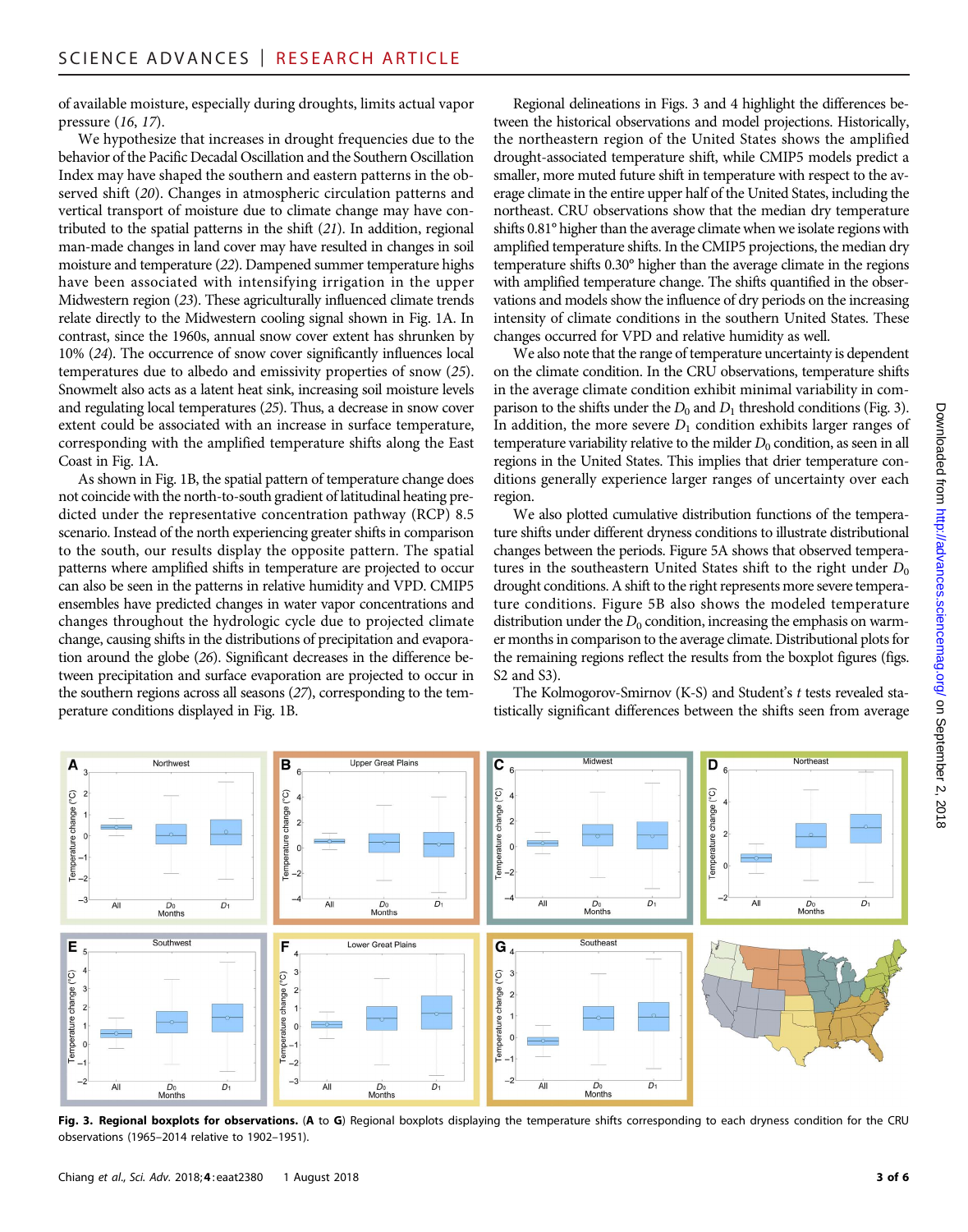# SCIENCE ADVANCES | RESEARCH ARTICLE



Fig. 4. Regional boxplots for model ensemble. (A to G) Regional boxplots displaying the temperature shifts corresponding to each dryness condition for the CMIP5 model ensemble (2050–2099 relative to 1951–2000).



Fig. 5. Distributional shift associated with southeastern United States. Distributional plots comparing the shifts between the  $D_0$  condition and the average climate for the southeastern region of the United States. (A) We compare the period of 1965–2014 relative to a baseline period of 1902–1951 with the observed CRU data. cdf, cumulative distribution function. (B) We compare the future period of 2050–2099 relative to the historical baseline of 1951–2000 with the CMIP5 model average ensemble.

temperatures and those seen under the  $D_0$  threshold in the two observational periods in all regions. The K-S test also showed statistically significant differences between the average temperature and  $D_0$  threshold shifts in comparing the future projections relative to the modeled past. T testing showed that all regions, except the northwest, show statistically significant differences between the dry and average temperature shifts. The statistical tests highlight that all amplified temperature shifts occurring under drought conditions in the observations and models are significantly different from temperature shifts occurring under average climate conditions.

# **DISCUSSION**

The observed and projected amplifications in temperature change in the southern United States will have severe ramifications in environmental and social sectors. Droughts alone have had severe urban, agricultural, and ecological impacts in recent years, directly and indirectly reducing water availability (28). Warm periods have also affected many of the same sectors by stressing vulnerable populations, food resources, energy, and transportation systems (28, 29). We expect the concurrence of droughts and warm events to physically manifest in more frequent wildfires, reduced air quality, and stressed agricultural crops and livestock (29).

Under our future projections of amplified drought-conditioned temperature shifts in the southern United States, the occurrence of concurrent extremes will likely increase and exacerbate the impacts anticipated from individual extremes. This is exceedingly important as dry lands are becoming more widespread under climate change, which will widen the documented temperature impact (30, 31). In addition, these conditional temperature shifts will compound on the increased probability of more extreme, warm events in projected pathways of climate warming (32). We anticipate severe socioeconomic consequences to accompany these drought-conditioned temperature shifts. The consequences may include disruptions of local and global food systems, damages to public health and quality of life, and the expansion of areas vulnerable to concurrent extremes (33). Society can respond to these observed and projected concurrent events by studying the effects of these natural threats and improving the resilience of our systems to these threats. Future studies should focus on the ramifications of these temperature shifts to quantify projected risks on population health, food supply, and infrastructure. From these studies, we can propose changes in urban development and settlement patterns to reduce population exposure to extremes, improve agricultural cultivation and trade, and adapt building infrastructure to the changing climate—all responses that can alleviate the negative impacts of these intensifying extremes (33).

The accuracy of our observations and model projections limits our interpretations of the findings. In some areas, the CMIP5 models may have inconsistent physical interpretations since representations of land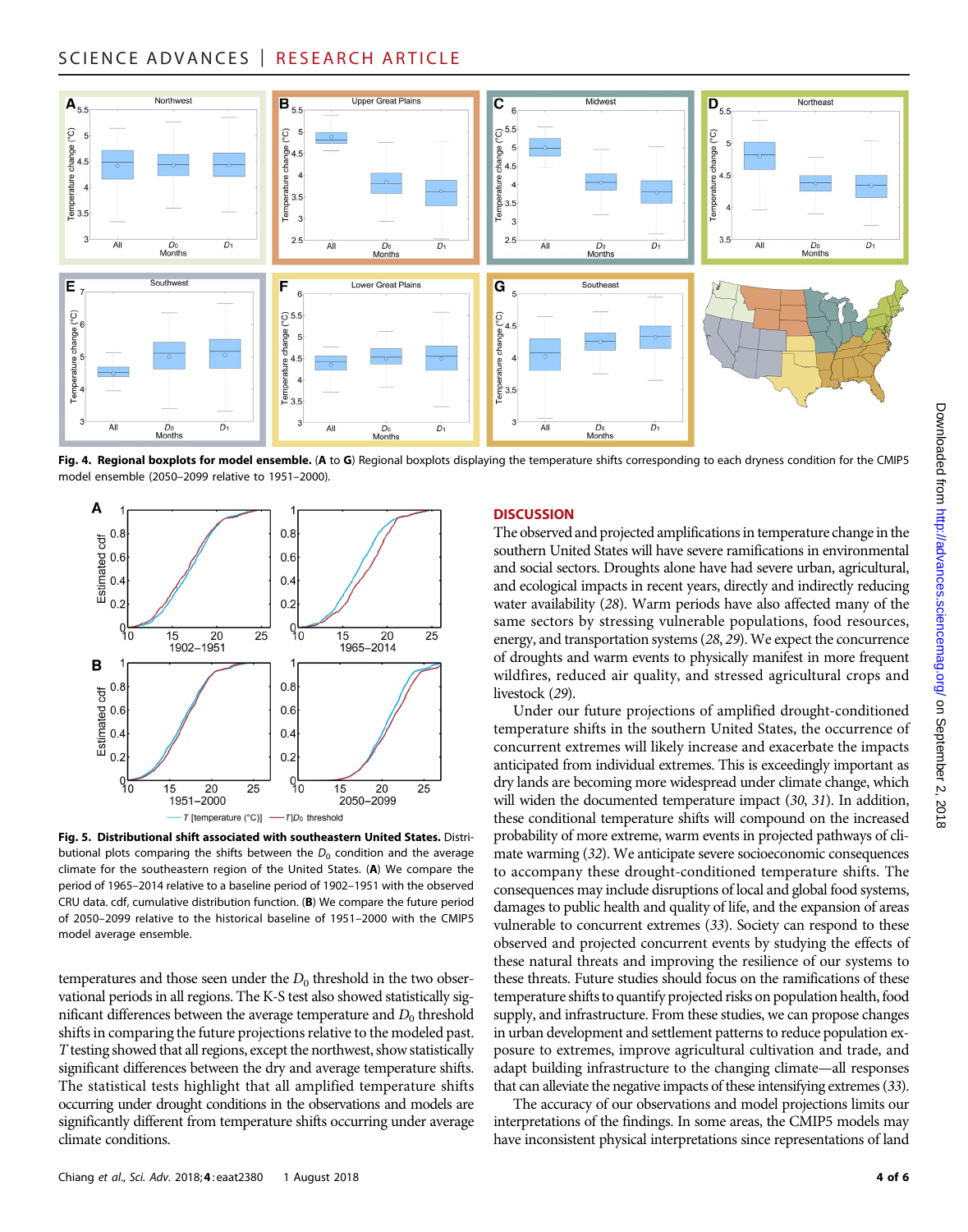surface and atmospheric interactions vary across models. Although the models capture large-scale temperature patterns, extreme precipitation events are still not adequately represented (21, 27). The capture of extreme precipitation events has the potential to affect the timing of dry and wet periods in the models. Projections of El Niño–Southern Oscillation timing and variability also suffer from model biases (21). The CMIP5 projections also have trouble with warm and cool sea surface temperature biases in the Pacific and Atlantic Oceans (21). Donat et al. (34) also highlights that high temperature extremes have been increasing faster than mean temperatures but show CMIP5 model inconsistencies with observations over much of the globe. The known errors in the CMIP5 output prevent us from drawing concrete conclusions from the differences between the observations and the projections.

Observations show that amplified temperature shifts have been occurring under drought conditions relative to temperature changes occurring under average climate conditions in the southern and northeastern regions of the United States. The spatial pattern of the droughtconditioned temperature shift can largely be associated with observed shifts in atmospheric moisture content such as relative humidity and VPD. Although we cannot define which variable is the driver at this temporal scale, both temperature and moisture shifts are interacting and amplifying under drought conditions. Projections show that droughts will be significantly warmer than average conditions across the southern region of the United States and are also associated with modeled shifts in relative humidity and VPD. This study highlights the importance of atmospheric moisture in the absence of precipitation in driving changes in the energy and hydrologic cycles.

# MATERIALS AND METHODS

#### Experimental design

For our observations, we used monthly temperature, precipitation, and vapor pressure data available from the CRU TS3.23, which is a gridded time series climate dataset (35). The data coverage included all areas of the contiguous United States at a 0.5° resolution. Estimates for saturated vapor pressure  $(e_s)$  were derived using the 2008 World Meteorological Organization Commission for Instruments and Methods of Observation Guide conversion equation

$$
e_s = 6.112 \times \exp\left(\frac{22.46t}{272.62 + t}\right) \tag{1}
$$

where  $t$  is the temperature at a given grid point at a given time.

Relative humidity (RH) was derived with the standard equation from saturated and actual vapor pressure  $(e_a)$ 

$$
RH = \frac{e_a}{e_s} \times 100\% \tag{2}
$$

For the model projections, we used the bias-corrected spatially disaggregated (BCSD) downscaled CMIP5 multimodel ensemble under RCP 8.5 at a 0.125° resolution available from the U.S. Bureau of Reclamation website (36). The BCSD method is a statistical downscaling method that uses the probability density functions of model output mapped onto observations and then spatially aggregates the results to the desired scale (37). We took an average of the models listed in the Supplementary Materials to form the model ensemble. The CMIP5 models are the most recent internationally coordinated collection of climate models used to

estimate historical observations and project how the climate will change in the future (21). We chose to use the CMIP5 multimodel ensemble under RCP 8.5 to evaluate average projected future temperature conditions under a "business as usual" emission scenario.

We used the SPI as a measure of the relative meteorological dryness of each pixel in the spatial area of interest. For our study, we used a nonparametric implementation of the SPI to retain the spatial and temporal consistency of the original data while describing precipitation in the context of the local climatology (19). We used the empirical Gringorten plotting position

$$
p(x_i) = \frac{i - 0.44}{n + 0.12} \tag{3}
$$

where  $n$  is the sample size,  $i$  is the rank of nonzero precipitation data from smallest to largest, and  $p(x_i)$  is the empirical probability for each data point  $(19)$ . We standardized the probabilities,  $p$ , from Eq. 3 using the standard normal distribution function,  $\phi$  (19)

$$
SI = \phi^{-1}(p) \tag{4}
$$

Although drought can be characterized by many timescales, we chose to use a 6-month timescale to capture intra-annual seasons without including overly brief wet or dry periods.

We first calculated the average temperature shift associated with each dryness threshold for each pixel. To find the temperature shift between periods, we calculated the difference between the temperature averages associated with the two periods. We used the U.S. Drought Monitor classification scheme  $(D_0, D_1, D_2,$  etc.) to define the drought severity thresholds.  $D_0$  began with an SPI of  $-0.5$ ,  $D_1$  began with an SPI of  $-0.8$ , and  $D_2$  began with an SPI of  $-1.3$ . For instance, for the  $D_0$  threshold, we isolated months that had an SPI value of  $-0.5$  or lower and found the corresponding temperature average. We then summarized the temperature shifts within seven climatically consistent regions in the contiguous United States. For average shifts of relative humidity and VPD between time periods, we used the same dryness thresholds for all pixels.

#### Statistical analysis

We used the two-sample K-S nonparametric test

$$
D^* = \frac{\max}{x} (|\hat{F}_1(x) - \hat{F}_2(x)|)
$$
 (5)

where  $\hat{F}_1(x)$  is the proportion of values in the first distribution less than or equal to x, and  $\hat{F}_2(x)$  is the proportion of values in the second distribution less than or equal to  $x$  (38), and Student's two-sample t test

$$
t = \frac{\bar{x} - \bar{y}}{\sqrt{\frac{s_x^2}{n} + \frac{s_y^2}{m}}}
$$
 (6)

where  $\bar{x}$  and  $\bar{y}$  are the sample means,  $s_x$  and  $s_y$  are the sample SDs, and  $n$  and  $m$  are the sample sizes for the two data samples (39), to determine whether regional shifts under the drier conditions were significant in comparison to the average temperature change experienced in the area ( $\alpha = 0.05$ ). To conduct the statistical tests,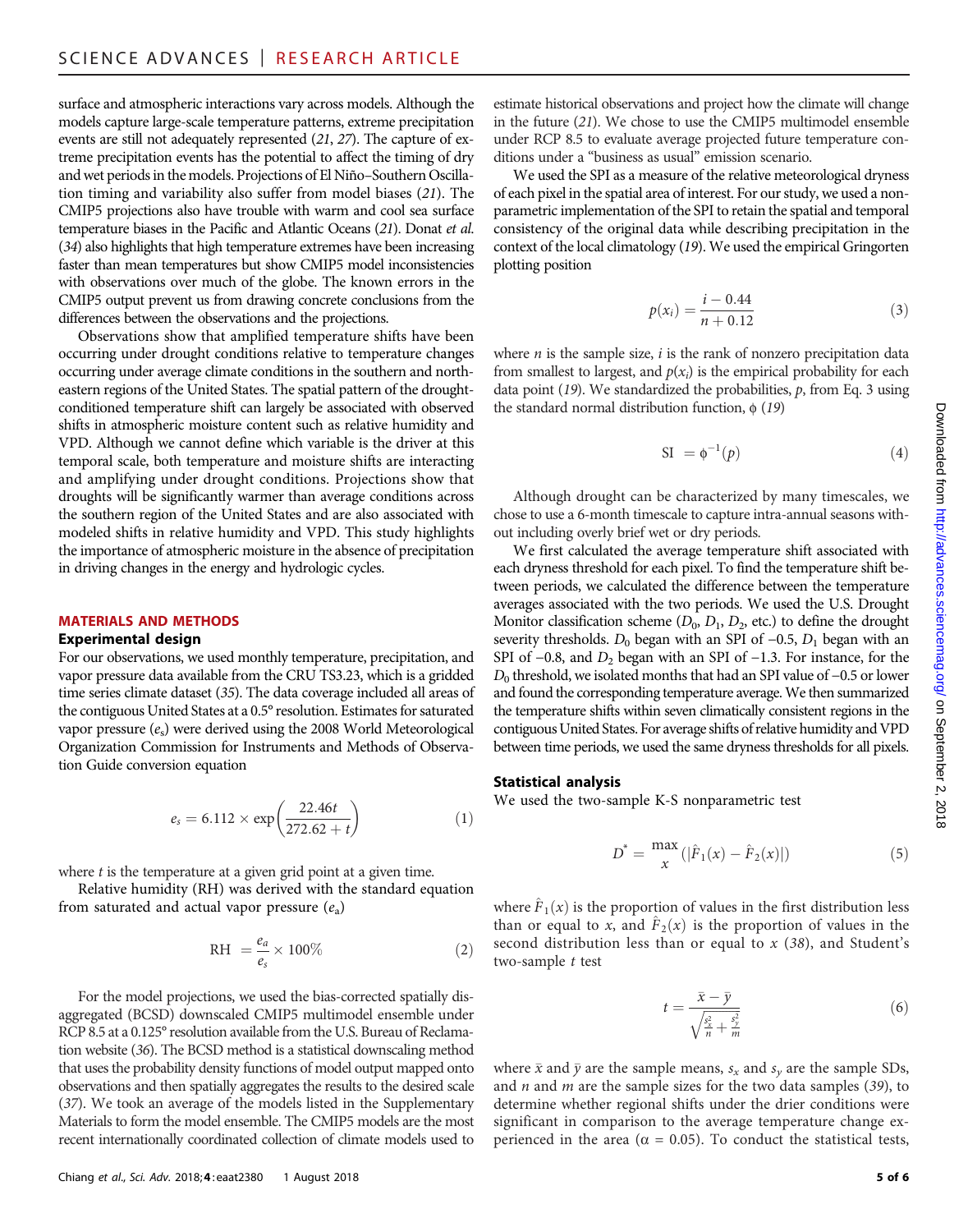we used values from each pixel in each region from both average temperature conditions and dry temperature conditions. The twosample K-S test determined whether data from average temperatures and data from dry temperature conditions originated from the same continuous distribution. The two-sample  $t$  test determined whether data from average temperatures and data from dry temperature conditions originated from populations with equal means or populations with statistically different means.

#### SUPPLEMENTARY MATERIALS

Supplementary material for this article is available at [http://advances.sciencemag.org/cgi/](http://advances.sciencemag.org/cgi/content/full/4/8/eaat2380/DC1) [content/full/4/8/eaat2380/DC1](http://advances.sciencemag.org/cgi/content/full/4/8/eaat2380/DC1)

- Fig. S1. Flowchart describing the research methodology.
- Fig. S2. Distributional shifts for observed United States.
- Fig. S3. Distributional shifts for projected United States.

Table S1. CMIP5 climate models used.

# REFERENCES AND NOTES

- 1. A. AghaKouchak, L. Cheng, O. Mazdiyasni, A. Farahmand, Global warming and changes in risk of concurrent climate extremes: Insights from the 2014 California drought. Geophys. Res. Lett. 41, 8847–8852 (2014).
- 2. G. P. Asner, P. G. Brodrick, C. B. Anderson, N. Vaughn, D. E. Knapp, R. E. Martin, Progressive forest canopy water loss during the 2012–2015 California drought. Proc. Natl. Acad. Sci. U.S.A. 113, E249–E255 (2016).
- 3. S. I. Seneviratne, D. Lüthi, M. Litchi, C. Schär, Land–atmosphere coupling and climate change in Europe. Nature 443, 205–209 (2006).
- 4. E. M. Fischer, S. I. Seneviratne, D. Lüthi, C. Schär, Contribution of land-atmosphere coupling to recent European summer heat waves. Geophys. Res. Lett. 34, L06707 (2007).
- 5. H. Su, Z.-L. Yang, R. E. Dickinson, J. Wei, Spring soil moisture-precipitation feedback in the Southern Great Plains: How is it related to large-scale atmospheric conditions? Geophys. Res. Lett. 41, 1283–1289 (2014).
- 6. R. Vautard, P. Yiou, F. D'Andrea, N. de Noblet, N. Viovy, C. Cassou, J. Polcher, P. Ciais, M. Kageyama, Y. Fan, Summertime European heat and drought waves induced by wintertime Mediterranean rainfall deficit. Geophys. Res. Lett. 34, L07711 (2007).
- 7. J. E. Walsh, W. H. Jasperson, B. Ross, Influences of snow cover and soil moisture on monthly air temperature. Mon. Weather Rev. 113, 756–768 (1985).
- 8. F. Chang, J. M. Wallace, Meteorological conditions during heat waves and droughts in the United States Great Plains. Mon. Weather Rev. 115, 1253–1269 (1987).
- 9. J. Huang, H. M. van den Dool, Monthly precipitation-temperature relations and temperature prediction over the United States. J. Clim. 6, 1111-1132 (1993).
- 10. P. A. Dirmeyer, Y. Jin, B. Singh, X. Yan, Trends in land–atmosphere interactions from CMIP5 simulations. J. Hydrometeorol. 14, 829–849 (2013).
- 11. B. Livneh, M. P. Hoerling, The physics of drought in the U.S. Central Great Plains. J. Clim. 29, 6783–6804 (2016).
- 12. M. Stéfanon, P. Drobinski, F. D'Andrea, C. Lebeaupin-Brossier, S. Bastin, Soil moisturetemperature feedbacks at meso-scale during summer heat waves over Western Europe. Clim. Dyn. 42, 1309–1324 (2014).
- 13. J. Zscheischler, S. Westra, B. J. J. M. van den Hurk, S. I. Seneviratne, P. J. Ward, A. Pitman, A. AghaKouchak, D. N. Bresch, M. Leonard, T. Wahl, X. Zhang, Future climate risk from compound events. Nat. Clim. Chang. 8, 469–477 (2018).
- 14. J. T. Fasullo, Robust land–ocean contrasts in energy and water cycle feedbacks. J. Clim. 23, 4677–4693 (2010).
- 15. A. Berg, K. Findell, B. Lintner, A. Giannini, S. I. Seneviratne, B. van den Hurk, R. Lorenz, A. Pitman, S. Hagemann, A. Meier, F. Cheruy, A. Ducharne, S. Malyshev, P. C. D. Milly, Land–atmosphere feedbacks amplify aridity increase over land under global warming. Nat. Clim. Chang. 6, 869–874 (2016).
- 16. D. L. Ficklin, K. A. Novick, Historic and projected changes in vapor pressure deficit suggest a continental-scale drying of the U.S. atmosphere. J. Geophys. Res. Atmos. 122, 2061-2079 (2017).
- 17. M. P. Byrne, P. A. O'Gorman, Understanding decreases in land relative humidity with global warming: Conceptual model and GCM simulations. J. Clim. 29, 9045-9061 (2016).
- 18. T. A. McHugh, E. M. Morrissey, S. C. Reed, B. A. Hungate, E. Schwartz, Water from air: An overlooked source of moisture in arid and semiarid regions. Sci. Rep. 5, 13767 (2015).
- 19. A. Farahmand, A. AghaKouchak, A generalized framework for deriving nonparametric standardized drought indicators. Adv. Water Resour. 76, 140–145 (2015).
- 20. J. Kam, J. Sheffield, E. F. Wood, Changes in drought risk over the contiguous United States (1901-2012): The influence of the Pacific and Atlantic Oceans. Geophys. Res. Lett. 41, 5897–5903 (2014).
- 21. Intergovernmental Panel on Climate Change, Climate change 2013: The physical science basis, in Contribution of Working Group I to the Fifth Assessment Report of the Intergovernmental Panel on Climate Change, T. F. Stocker, D. Qin, G.-K. Plattner, M. M. B. Tignor, S. K. Allen, J. Boschung, A. Nauels, Y. Xia, V. Bex, P. M. Midgley, Eds. (Cambridge Univ. Press, 2013).
- 22. H. Feng, Y. Liu, Combined effects of precipitation and air temperature on soil moisture in different land covers in a humid basin. J. Hydrol. 531, 1129-1140 (2015).
- 23. N. D. Mueller, E. E. Butler, K. A. McKinnon, A. Rhines, M. Tingley, N. Michele Holbrook, P. Huybers, Cooling of US Midwest summer temperature extremes from cropland intensification. Nat. Clim. Chang. 6, 317–322 (2016).
- 24. M. H. I. Dore, Climate change and changes in global precipitation patterns: What do we know? Environ. Int. 31, 1167–1181 (2005).
- 25. T. Zhang, Influence of the seasonal snow cover on the ground thermal regime: An overview. Rev. Geophys. 43, RG4002 (2005).
- 26. Z.-Q. Zhou, S.-P. Xie, X.-T. Zheng, Q. Liu, H. Wang, Q. Liu, H. Wang, Global warming– induced changes in El Niño teleconnections over the North Pacific and North America. J. Clim. 27, 9050–9064 (2014).
- 27. J. Sheffield, A. Barrett, D. Barrie, S. J. Camargo, E. K. M. Chang, B. Colle, D. Nelun Fernando, R. Fu, K. L. Geil, Q. Hu, X. Jiang, N. Johnson, K. B. Karnauskas, S. Tae Kim, J. Kinter, S. Kumar, B. Langenbrunner, K. Lombardo, L. N. Long, E. Maloney, A. Mariotti, J. E. Meyerson, K. C. Mo, J. David Neelin, S. Nigam, Z. Pan, T. Ren, A. Ruiz-Barradas, R. Seager, Y. L. Serra, A. Seth, D.-Z. Sun, J. M. Thibeault, J. C. Stroeve, C. Wang, S.-P. Xie, Z. Yang, L. Yin, J.-Y. Yu, T. Zhang, M. Zhao, "Regional climate processes and projections for North American: CMIP3/CMIP5 difference, attribution and outstanding issues" (NOAA Technical Report OAR CPO-2, 2014).
- 28. C. Rosenzweig, W. D. Solecki, S. A. Hammer, S. Mehrota, Climate Change and Cities: First Assessment Report of the Urban Climate Change Research Network (Cambridge Univ. Press, 2011).
- 29. O. Mazdiyasni, A. AghaKouchak, Substantial increase in concurrent droughts and heatwaves in the United States. Proc. Natl. Acad. Sci. U.S.A. 112, 11484-11489 (2015).
- 30. Q. Fu, S. Feng, Responses of terrestrial aridity to global warming. J. Geophys. Res. Atmos. 119, 7863–7875 (2014).
- 31. L. Samaniego, S. Thober, R. Kumar, N. Wanders, O. Rakovec, M. Pan, M. Zink, J. Sheffield, E. F. Wood, A. Marx, Anthropogenic warming exacerbates European soil moisture droughts. Nat. Clim. Chang. 8, 421–426 (2018).
- 32. V. V. Kharin, G. M. Flato, X. Zhang, N. P. Gillett, F. Zwiers, K. J. Anderson, Risks from climate extremes change differently from 1.5°C to 2.0°C depending on rarity. Earth's Future 6, 704–715 (2018).
- 33. G. R. McGregor, M. Pelling, T. Wolf, S. N. Gosling, The Social Impacts of Heatwaves (Environmental Agency, 2003), 41 pp.
- 34. M. G. Donat, A. J. Pitman, S. I. Seneviratne, Regional warming of hot extremes accelerated by surface energy fluxes. Geophys. Res. Lett. 44, 7011–7019 (2017).
- 35. I. Harris, P. D. Jones, T. J. Osborn, D. H. Lister, Updated high-resolution grids of monthly climatic observations—The CRU TS3.10 dataset. Int. J. Climatol. 34, 623–642 (2014).
- 36. E. P. Maurer, L. Brekke, T. Pruitt, P. B. Duffy, Fine-resolution climate projections enhance regional climate change impact studies. Eos. Trans. AGU 88, 504 (2007).
- 37. E. P. Maurer, H. G. Hidalgo, Utility of daily vs. monthly large-scale climate data: An intercomparison of two statistical downscaling methods. Hydrol. Earth Syst. Sci. 12, 551–563 (2008).
- 38. F. J. Massey Jr., The Kolmogorov-Smirnov test for goodness of fit. J. Am. Stat. Assoc. 46, 68–78 (1951).
- 39. J. H. McDonald, Handbook of Biological Statistics (Sparky House Publishing, 2008).

Acknowledgments: We acknowledge the World Climate Research Programme's Working Group on Coupled Modeling, responsible for CMIP5, and thank the modeling groups (listed in the Supplementary Materials) for producing and making their model output available to the public. For CMIP, the U.S. Department of Energy's Program for Climate Model Diagnosis and Intercomparison provides coordinating support and led the development of software infrastructure in partnership with the Global Organization for Earth System Science Portals. Funding: This study was, in part, supported by the National Oceanic and Atmospheric Administration Modeling, Analysis, Predictions, and Projections program (NA14OAR4310222). **Author contributions:** O.M. and A.A. conceived the study. F.C. conducted the data analysis and prepared the first draft. A.A. and O.M. commented on the manuscript. All authors reviewed the results and contributed to the discussion. Competing interests: The authors declare that they have no competing interests. Data and materials availability: All data needed to evaluate the conclusions in the paper are present in the paper and/ or the Supplementary Materials and are available publicly online. Additional data related to this paper may be requested from the authors.

Submitted 7 February 2018 Accepted 19 June 2018 Published 1 August 2018 10.1126/sciadv.aat2380

Citation: F. Chiang, O. Mazdiyasni, A. AghaKouchak, Amplified warming of droughts in southern United States in observations and model simulations. Sci. Adv. 4, eaat2380 (2018).